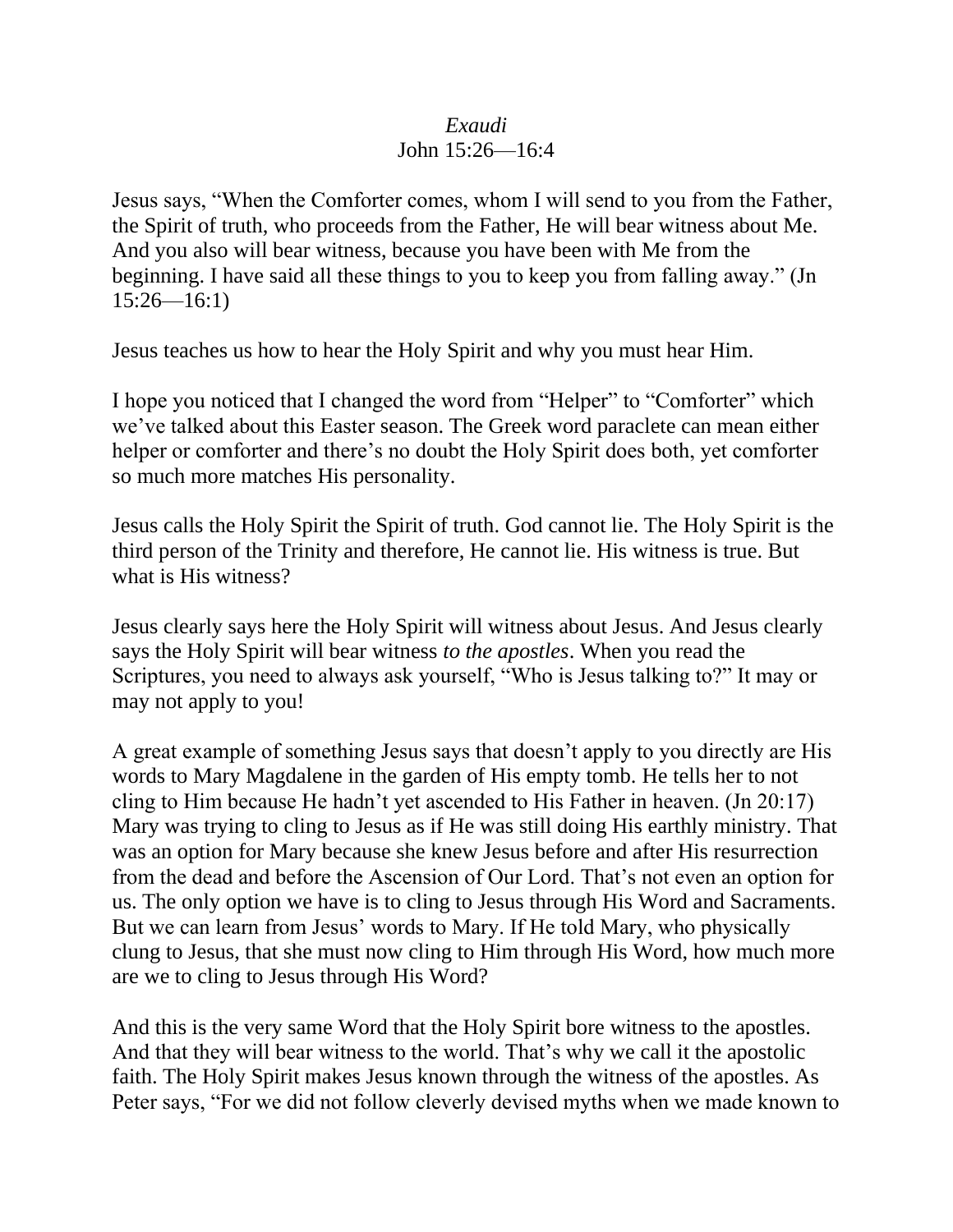you the power and coming of our Lord Jesus Christ, but we were eyewitnesses of His majesty... for no prophecy was ever produced by the will of man, but men spoke from God as they were carried along by the Holy Spirit." (1 Peter 1:16, 21) The Holy Spirit works through the witness of the apostles.

In the technical sense, the Holy Spirit does not witness to you as He did to the apostles. The Holy Spirit confirms the witness of the apostles so that you believe it and consequently believe in Jesus who is your life and salvation. In the technical sense, you are not a witness of Jesus because you weren't there like Peter was. Technically, you are a confessor of the apostolic faith, and the Holy Spirit works faith in hearers when and where He wills. This should encourage all of us to tell people about Jesus and what He has done through the Word of God. And this doesn't mean you have to quote Scripture directly. If you tell someone the parable of the prodigal son in your own words, the Holy Spirit will work through that paraphrase. To be sure, your life should bear witness that you believe what you say, but the content of what you say must be the Word of God. God the Holy Spirit "speaks" when you speak the Word of God. Yet so many seek to hear the Holy Spirit in other places. Places where He has not promised to speak. Let's look at where the Holy Spirit has not promised to speak.

First, the Holy Spirit does not speak through circumstances. If something happens in your life, God isn't trying to tell you something. A great example of this is Saul and David which we are reading about in our Thursday morning Bible study. Saul was Israel's first king. The people of Israel had rejected God as their King and wanted an earthly king like the nations around them. God chose Saul as the first king of Israel. Saul sinned by performing the sacrifice which only Samuel was to do because God had delayed Samuel. Instead of waiting for Samuel as he ought to do, Saul performed the sacrifice and offended God. God rejected Saul from being king and anointed David in his place. Saul knew this because Samuel told him God had rejected him. David knew this because Samuel anointed him in Bethlehem. Yet God didn't hand over the kingdom of Israel to David right away. Saul tried to kill David many times and David fled. We hear in 1 Samuel that David had fled to Keilah and Saul heard about it. David had kind of backed himself into a corner at God's direction from Abiathar. Saul concluded, "God has given [David] into my hand, for He has shut himself in by entering a town that has gates and bars." (23:7) Saul was sure that God was talking through circumstances. And Saul was dead wrong. God used the Philistines to draw Saul away from David and eventually Saul was killed in battle so that David could ascend to the throne.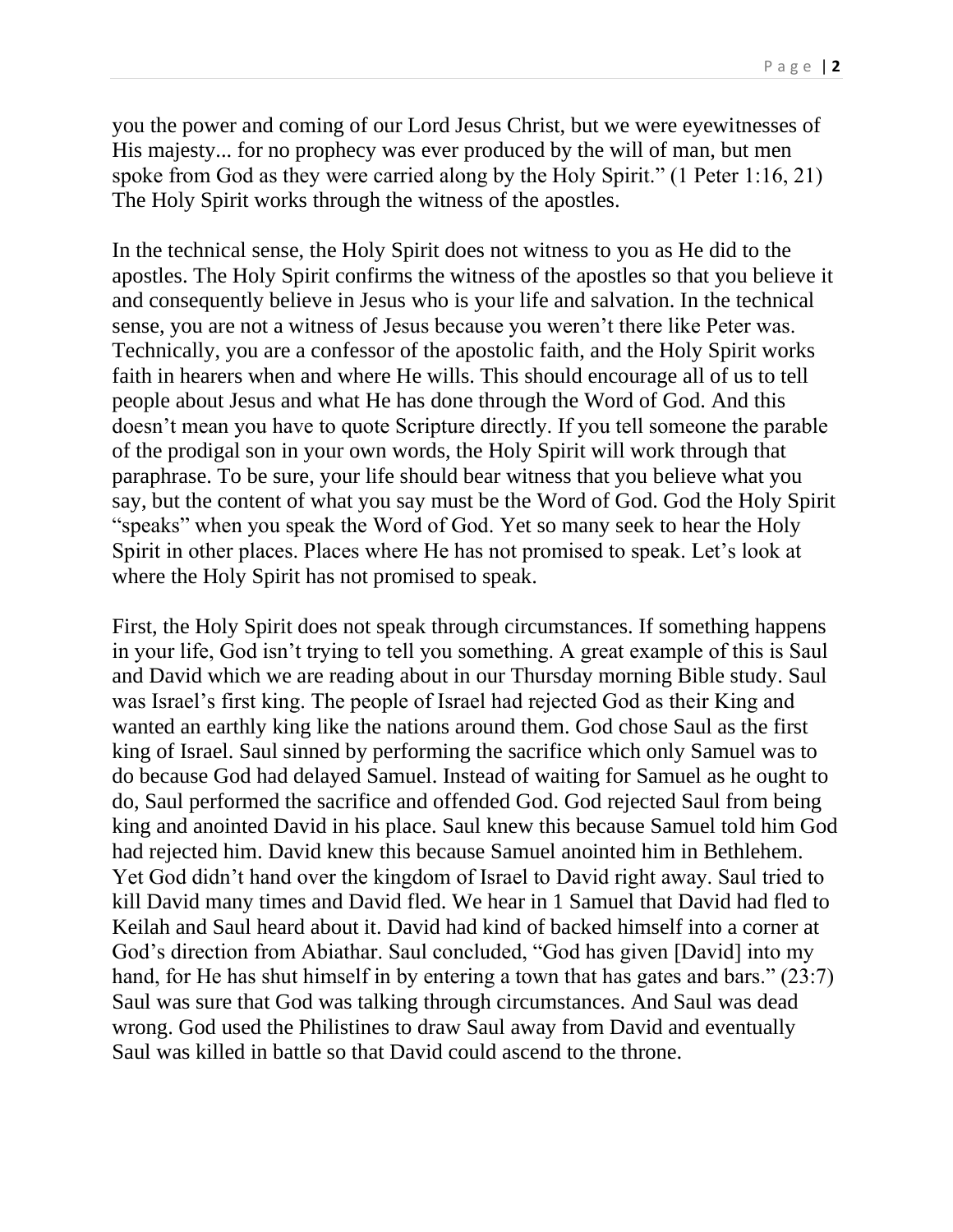P a g e | **3**

This highlights that God does work through circumstances, but God doesn't speak through them. We are not to seek God's will, or voice, through circumstances. Job's wife and friends did this and were wrong. On top of that, they provided no comfort to Job as he was suffering. Job certainly didn't understand why he was suffering. God speaks to Job out of a whirlwind and says, basically, "Who are you to question Me?" Job's confession is great: "I had heard of you by the hearing of the ear, but now my eye sees you; therefore I despise myself, and repent in dust and ashes." (Job 42:5-6) This is reminiscent of Jesus words when some asked Him about Pilate mingling some Galilean's blood with his abominable sacrifices. Jesus replied: "Do you think that these Galileans were worse sinners that all the other Galileans, because they suffered in this way? No, I tell you; but unless you repent, you will likewise perish. Or those eighteen on whom the tower of Siloam fell and killed them: do you think they were worse offenders than all the other who lived in Jerusalem? No, I tell you; but unless you repent, you will all likewise perish." (Luke 13:2-5)

Thanks to the Word of God, we know that Job suffered to have his faith tested. But God doesn't reveal to you why you might suffer. You might suffer because of your own sin. You might suffer because of someone else's sin. You might suffer because God is testing your faith. You might suffer so that the experience of your suffering might be an encouragement to someone else suffering the same thing. Peter says, "Beloved, do not be surprised at the fiery trial when it comes upon you to test you, as though something strange were happening to you. But rejoice insofar as you share Christ's suffering, that you may also rejoice and be glad when His glory is revealed." (1 Peter 4:12-13)

So, we know from the Word of God through Job and Jesus that repentance is a proper response to suffering. We also know from the Word of God through Peter that rejoicing is a proper response to suffering. These are not natural responses to suffering. Why would we repent when someone else is suffering? We want to know what they did to "deserve" their suffering. We want to pretend that we don't deserve any suffering even though we know we sin. Furthermore, why would we rejoice when we suffer? The natural response is to be angry at God. Yet, repentance and rejoicing are the Christian's response to suffering. And this is only possible through the gift of the Holy Spirit working through His Word and Sacraments. Only through God's Law do we know that we are sinners who deserve suffering. Only through God's Gospel do we know that Jesus suffered the wrath of God for our sin in our place. And only through God's Gospel are we enlightened to know that God counts us worthy to suffer for His name's sake. And only through the Holy Spirit working through Law and Gospel do we know that we have peace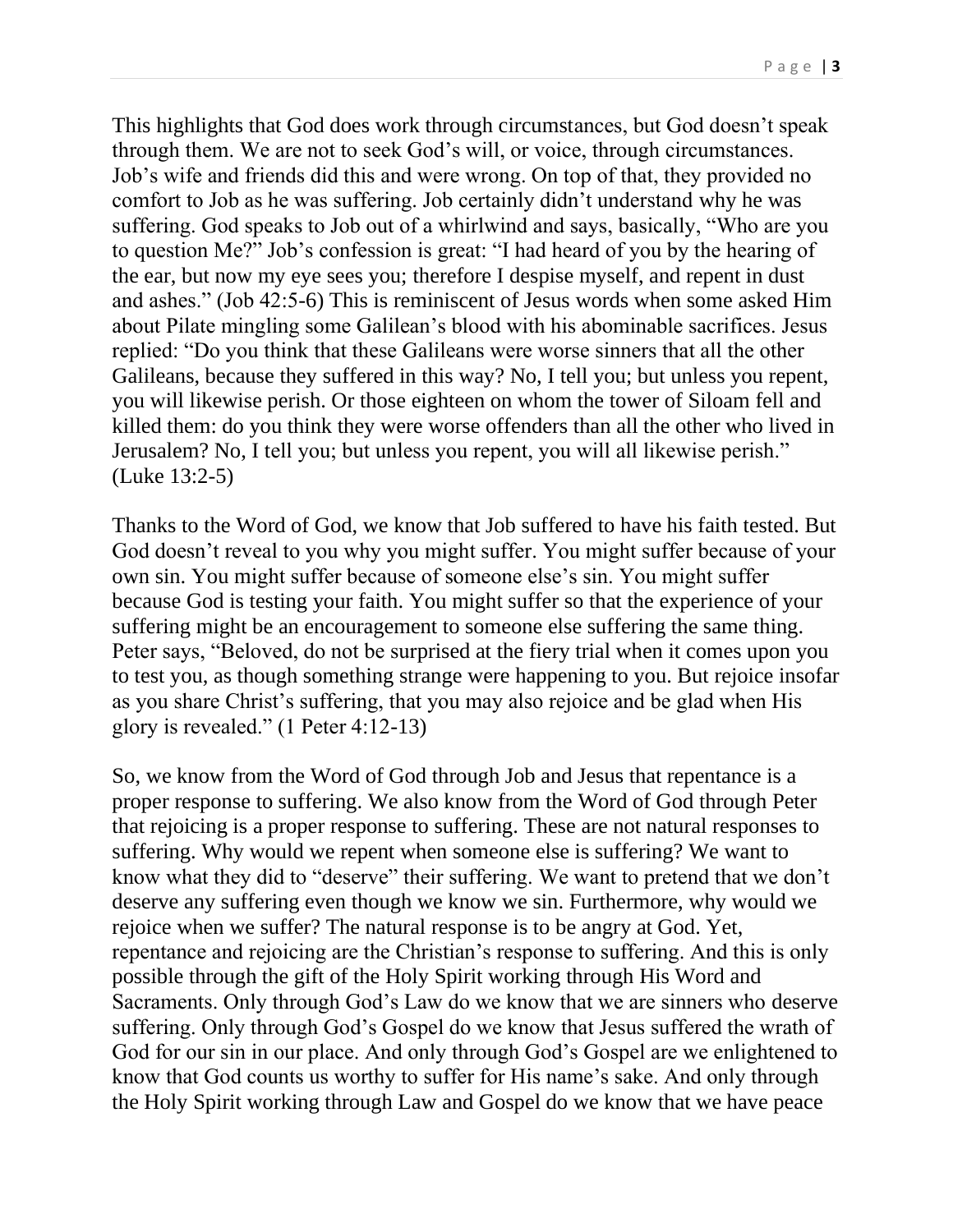with God. If you look to circumstances for this peace, you will have either pride or despair in which there is no peace or comfort.

Second, the Holy Spirit does not speak inside of you. His Word is an audible Word that comes to you from the outside. He speaks and it comes through your ear. Many look in their belly or heart or mind for the Holy Spirit's voice. But the Holy Spirit doesn't promise to speak there.

You might think, "Well, didn't God speak through visions and dreams in the Bible? This is certainly true. God gave dreams to Joseph and Pharaoh, Jacob and Nebuchadnezzar, Joseph and Pilate's wife. Three were believers and three were pagan unbelievers. God spoke through dreams about what He would do. Pharaoh and Nebuchadnezzar had to have their dreams interpreted by prophets of the one true God. And in all these dreams, it affected more than just the person dreaming. All of these dreams were about what God was doing with and in Jesus. The fact that God sending dreams is rare and concerns the Person and work of Jesus should give you caution about whether you believe God is talking to you in a dream.

God gave visions to His prophets. Isaiah and Jeremiah and Ezekiel have especially vibrant visions about judgment on God's people and, just like the dreams, what He was doing in and through Jesus. Most of the prophetic books open with the words "And the Word of the Lord came to [insert prophet's name]." It is a bad assumption to think it was only in a dream or vision. More likely it was how the Word of the Lord came to Abraham and Samson's parents: that is, through the preincarnate Christ. An "Angel of the Lord" visited both Abraham and Samson's parents. We know that this was the pre-incarnate Christ because it clearly says in Genesis that the Lord stood before Abraham when he interceded for Lot and Sodom and because the Angel of the Lord accepted a sacrifice from Samson's parents. Yet God also sent angels to visit some people. An angel came to Zechariah to tell him of the birth of the forerunner of Christ. Gabriel visited Mary, the mother of our Lord. Hebrews says that we may entertain angels and not even know it! But again, these are rare events. And again, they all deal directly with what God is doing in and through Christ. This also should give you caution whether you think God is speaking to you in such a way.

We have something more sure than dreams or prophecies. As Peter says about the transfiguration which he witnessed firsthand, "We have something more sure, the prophetic word, [that is, the Bible], to which you would do well to pay attention as to a lamp shining in a dark place." (1 Peter 1:19) John says that he wrote his gospel by the power of the Holy Spirit, "so that may believe that Jesus is the Christ, the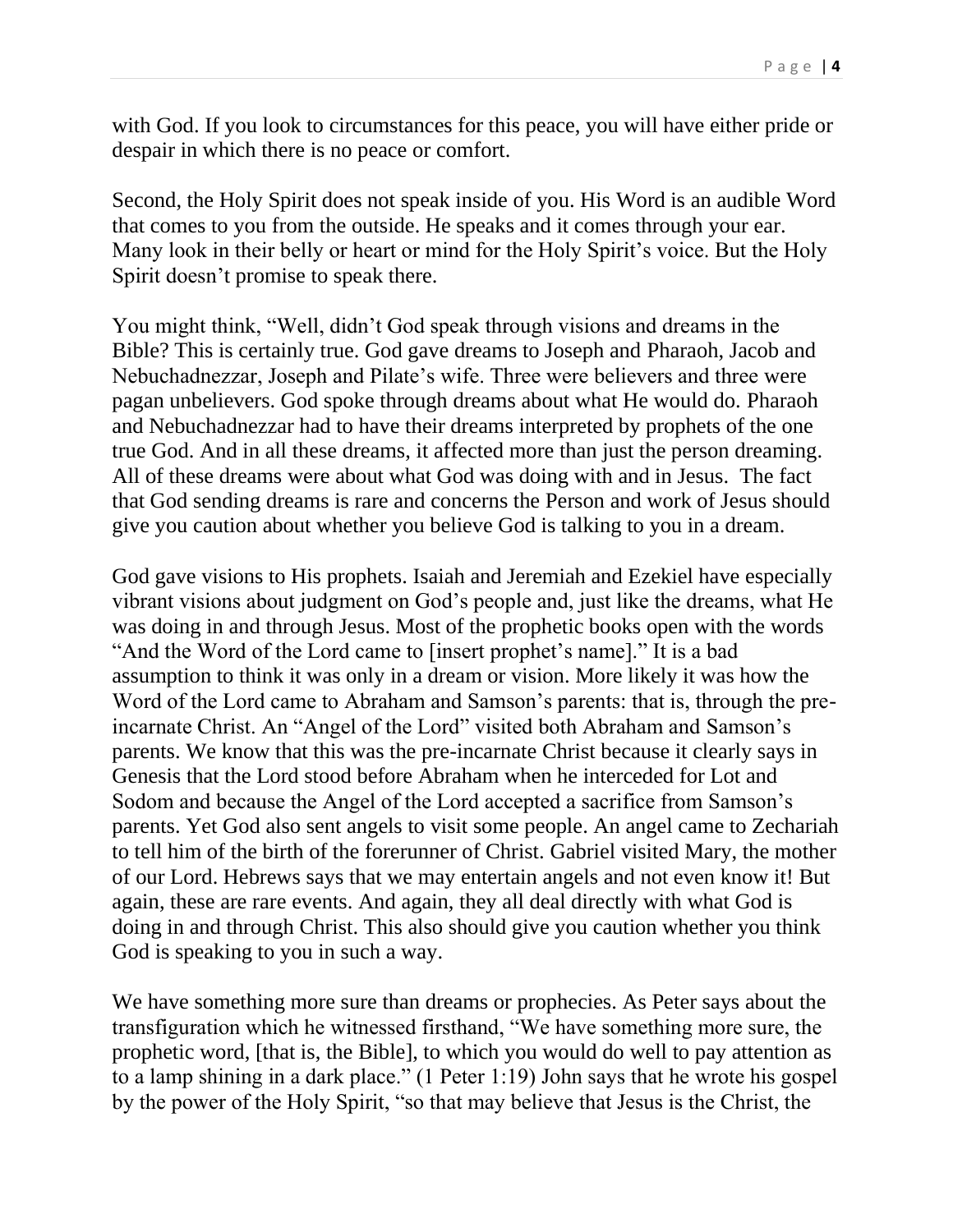Son of God, and that by believing, you may have life in His name." (Jn 20:31) Paul says, "All Scripture is breathed out by God and profitable for teaching, for reproof, for correction, and for training in righteousness, that the man [or woman] of God may be competent, equipped for every good work." (2 Timothy 3:16-17) Jesus tells the parable of the rich and Lazarus and says through the mouth of Abraham, "They have Moses and the Prophets, [that is, the Old Testament;] let them hear them... If they do not hear Moses and the Prophets, neither will they be convinced if someone should rise from the dead." (Luke 16:29, 31)

God, the Holy Spirit, certainly gives visions and dreams to some people, but He promises to speak through the Bible. So, we look for His voice there. Do not be like Aaron and Miriam who were jealous that God spoke through Moses and not through them. God spoke to Moses "mouth to mouth" and spoke to Aaron and Miriam through Moses. Miriam had to suffer 7 days of leprosy for her jealousy. (Numbers 12) You have the voice of Moses, the Prophets, Jesus Himself and His apostles. You truly have the one true voice of God. As with circumstances, if we look for God's voice in visions and dreams, it can lead to either pride or despair. But God's voice directly from the Scriptures is the only thing that can give you lasting peace.

And this isn't to deny that you have the Holy Spirit dwelling in you. Baptism is fact that you have the Holy Spirit within you. Peter tells the men of Jerusalem on Pentecost, "Repent and be baptized every one of you in the name of Jesus Christ for the forgiveness of your sins, and you will receive the gift of the Holy Spirit." (Acts 2:38) The fact that you believe in Jesus through the Scriptures is proof that you have the Holy Spirit dwelling within you. You remember Peter's confession that Jesus is the Son of God sent by His Father to save us. Jesus says, "Blessed are you, Simon Bar-Jonah! For flesh and blood has not revealed this to you, but My Father who is in heaven." (Mt 16:17) It is the same with you when you make the same confession! We'll talk more about how the Holy Spirit works in you next week, when we celebrate God giving us His Holy Spirit at the Feast of Pentecost.

The Holy Spirit comforts us through His Word so that we might not fall away. He says this, in particular, to His apostles in our Gospel reading today. Except for John, most of the apostles will face horrible deaths because of their preaching. Jesus prepares them beforehand so that they might face their trials and suffering with faith and courage. You too will face trials and suffering and death. Jesus warns you so that you might face your trials and sufferings and death with faith and courage. And He gives you His Holy Spirit and His Word so that this might be possible.